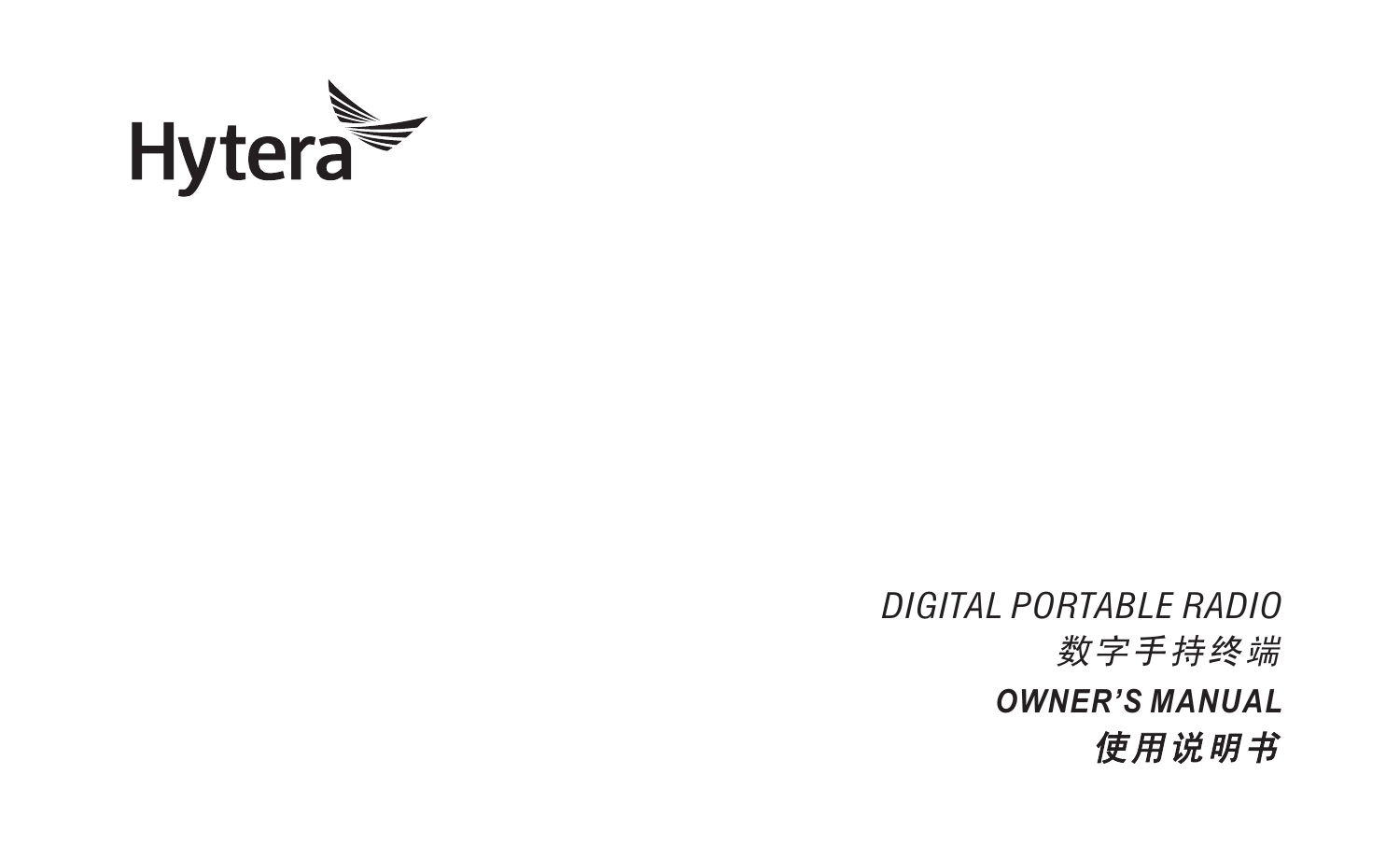#### **Preface**

Thanks for your favor in our product. This manual provides guidance for you to use the product. To avoid body injury or property loss caused by misoperation, please carefully read the Safety Information Booklet before using the product.

This manual is applicable to the following product: BD30X Digital Portable Radio (X may represent 2, 5, 6 or 8)



**DIGITAL PORTABLE RADIO** *DIGITAL PORTABLE RADIO*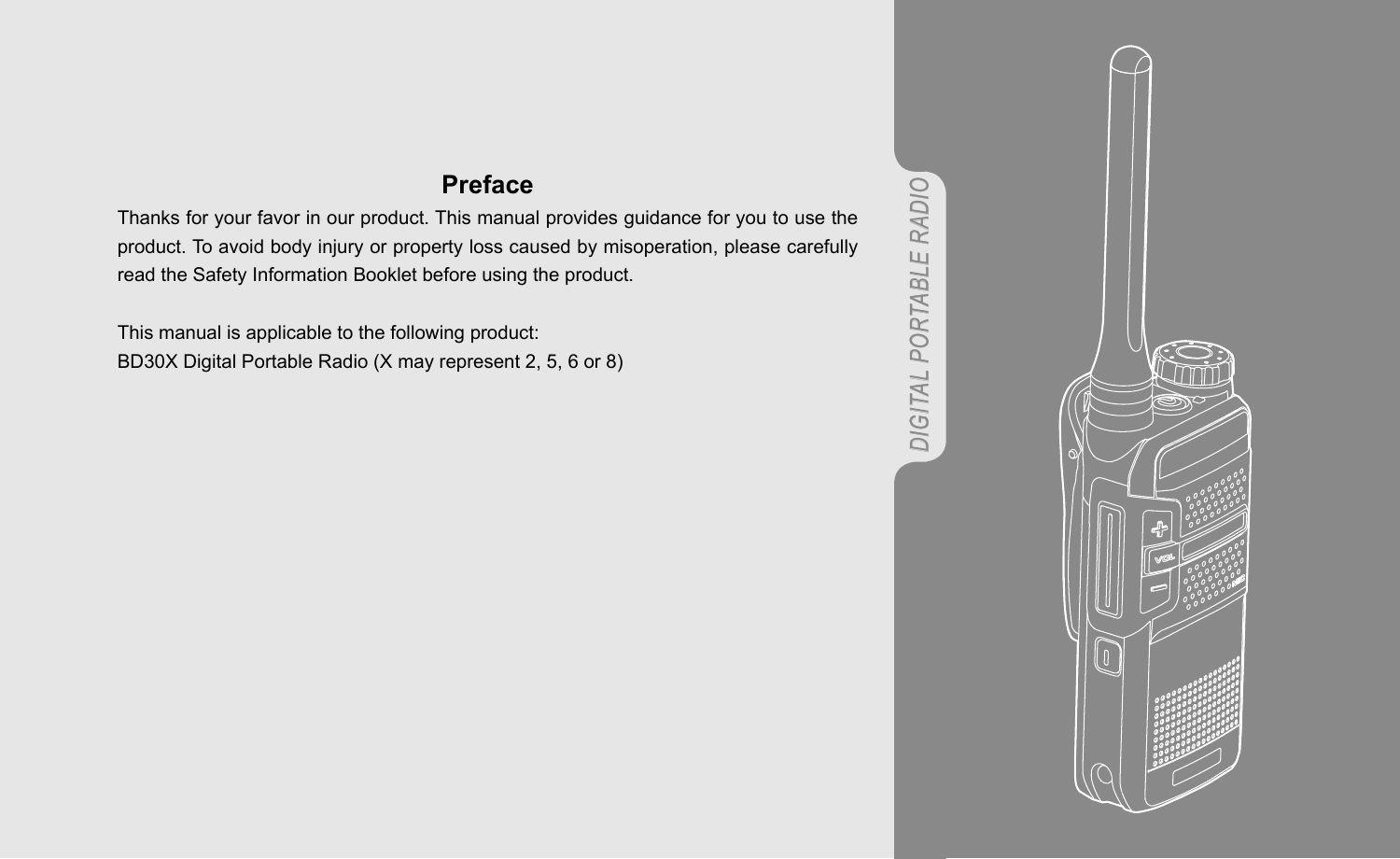#### **Copyright Information**

Hytera is the trademark or registered trademark of Hytera Communications Corporation Limited (the Company) in PRC and/or other countries or areas. The Company retains the ownership of its trademarks and product names. All other trademarks and/or product names that may be used in this manual are properties of their respective owners.

The product described in this manual may include the Company's computer programs stored in memory or other media. Laws in PRC and/ or other countries or areas protect the exclusive rights of the Company with respect to its computer programs. The purchase of this product shall not be deemed to grant, either directly or by implication, any rights to the purchaser regarding the Company's computer programs. Any of the Company's computer programs may not be copied, modified, distributed, decompiled, or reverse-engineered in any manner without the prior written consent of the Company**.**

#### **Disclaimer**

The Company endeavors to achieve the accuracy and completeness of this manual, but no warranty of accuracy or reliability is given. All the specifications and designs are subject to change without notice due to continuous technology development. No part of this manual may be copied, modified, translated, or distributed in any manner without the prior written consent of the Company.

We do not guarantee, for any particular purpose, the accuracy, validity, timeliness, legitimacy or completeness of the Third Party products and contents involved in this manual.

If you have any suggestions or would like to learn more details, please visit our website at: [http://www.hytera.com](http://www.hytera.com/).

#### **FCC Statement**

This equipment has been tested and found to comply with the limits for a Class B digital device, pursuant to part 15 of FCC Rules. These limits are designed to provide reasonable protection against harmful interference in a residential installation. This equipment generates and can radiate radio frequency energy and, if not installed and used in accordance with the instructions, may cause harmful interference to radio communications. However, there is no guarantee that interference will not occur in a particular installation. If this equipment does cause harmful interference to radio or television reception, which can be determined by turning the equipment off and on, the user is encouraged to try to correct. The interference by one or more of the following measures:

- Reorient or relocate the receiving antenna. Increase the separation between the equipment and receiver.
- Connect the equipment into an outlet on a circuit different from that to which the receiver is connected.

● Consult the dealer or an experienced radio/TV technician for help. Operation is subject to the following two conditions: 1. This device may not cause harmful interference, and 2. This device must accept any interference received, including interference that may cause undesired operation.

Note: Changes or modifications to this unit not expressly approved by the party responsible for compliance could void the user's authority to operate the equipment.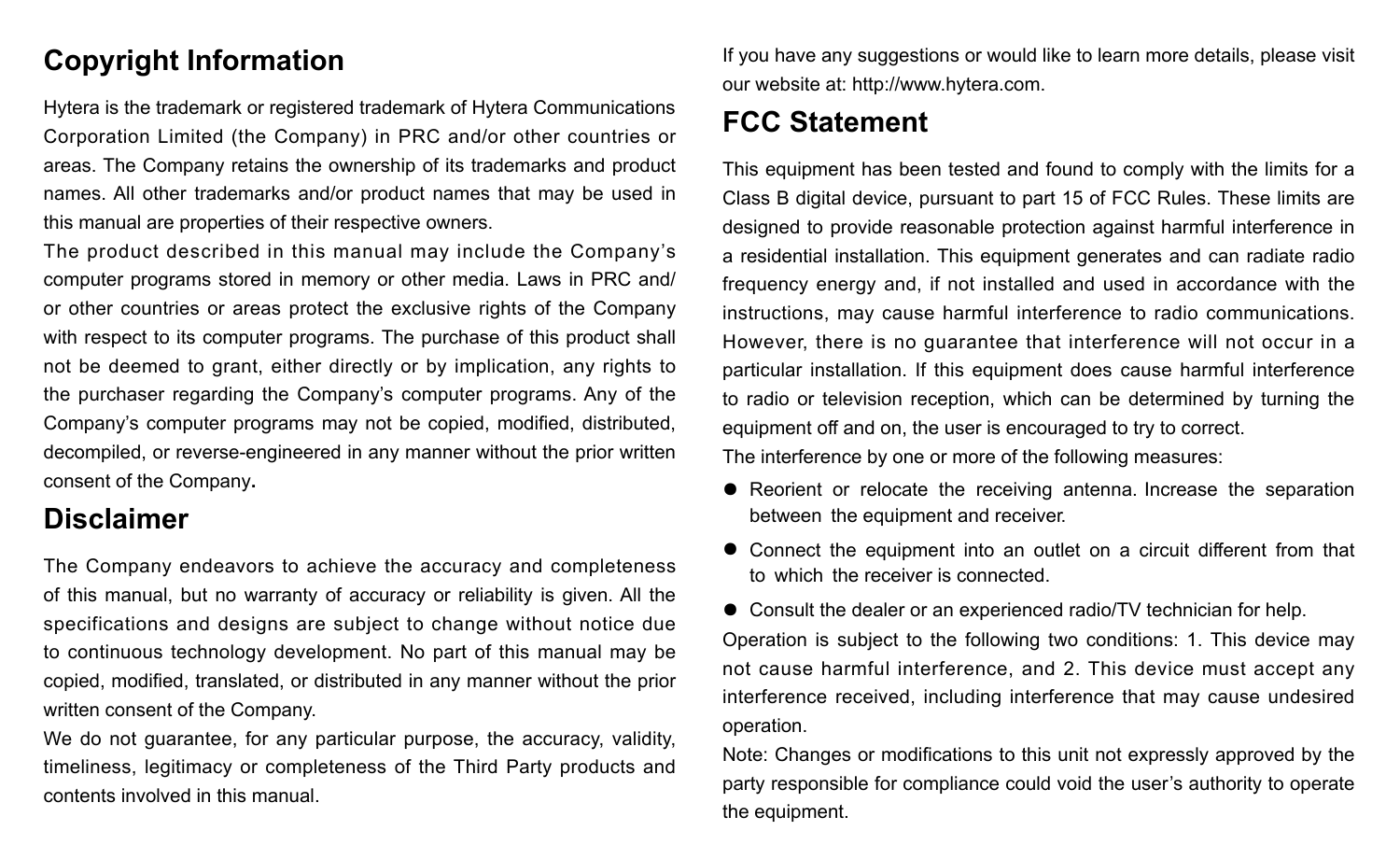#### **Compliance with RF Exposure Standards**

Hytera's portable radio complies with the following RF energy exposure standards and quidelines:

- United States Federal Communications Commission, Code of Federal Regulations; 47 CFR § 1.1307, 1.1310 and 2.1093
- American National Standards Institute (ANSI) / Institute of Flectrical and Electronic Engineers (IEEE) C95. 1:2005; Canada RSS102 Issue 5 March 2015.
- Institute of Electrical and Electronic Engineers (IEEE) C95.1:2005 Edition

#### **RF Exposure Compliance and Control Guidelines and Operating Instructions**

To control your exposure and ensure compliance with the occupational/ controlled environment exposure limits always adhere to the following procedures.

Guidelines:

- Do not remove the RF Exposure Label from the device.
- User awareness instructions should accompany device when transferred to other users.
- Do not use this device if the operational requirements described herein are not met.

Operating Instructions:

● Transmit no more than the rated duty factor of 50% of the time. To transmit (talk), push the Push-To-Talk (PTT) button. To receive calls, release the PTT button. Transmitting 50% of the time, or less, is important because this radio generates measurable RF energy exposure only when transmitting (in terms of measuring for standards compliance).

- Hold the radio in a vertical position in front of face with the microphone (and the other parts of the radio, including the antenna) at least one inch (2.5 cm) away from the nose. Keeping the radio at the proper distance is important because RF exposures decrease with distance from the antenna. Antenna should be kept away from eyes.
- When worn on the body, always place the radio in a Hytera's approved clip, holder, holster, case, or body harness for this product. Using approved body-worn accessories is important because the use of Hytera's or other manufacturer's non-approved accessories may result in exposure levels, which exceed the FCC's occupational/controlled environment RF exposure limits.
- If you are not using a body-worn accessory and are not using the radio in the intended use position in front of the face, then ensure the antenna and the radio are kept at least 2.5 cm (one inch) from the body when transmitting. Keeping the radio at the proper distance is important because RF exposures decrease with increasing distance from the antenna.
- Use only manufacturer's name approved supplied or replacement antennas, batteries, and accessories. Use of non-manufacturer-name approved antennas, batteries, and accessories may exceed the FCC RF exposure quidelines.
- Contact your local dealer for the optional accessories of the product.

#### **IC Statement**

The device has been tested and compliance with SAR limits, users can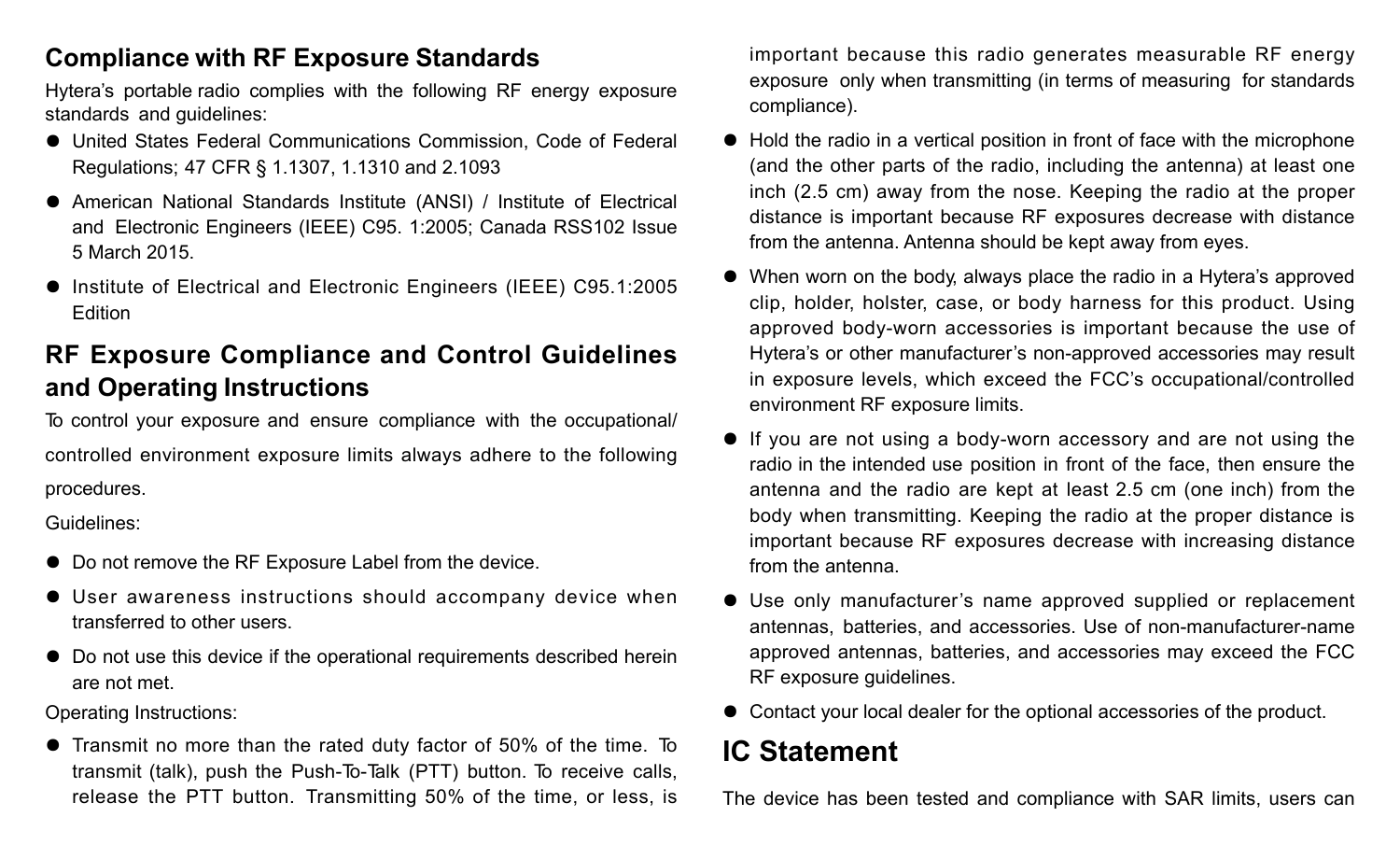obtain Canadian information on RF exposure and compliance Après examen de ce matériel aux conformité aux limites DAS et/ou aux limites d'intensité de champ RF, les utilisateurs peuvent sur l'exposition aux radiofréquences et la conformité and compliance d'acquérir les informations correspondantes

This device complies with Industry Canada license-exempt RSS standard(s). Operation is subject to the following two conditions:

- (1) this device may not cause interference, and
- (2) this device must accept any interference, including interference that may cause undesired operation of the device.

Le présent appareil est conforme aux CNR d'Industrie Canada applicables aux appareils radio exempts de licence. L'exploitation est autorisée aux deux conditions suivantes: (1) l'appareil ne doit pas produire de brouillage, et (2) l'utilisateur de l'appareil doit accepter tout brouillage radioélectrique subi, même si le brouillage est susceptible d'en compromettre le fonctionnement

### **EU Regulatory Conformance**

As certified by the qualified laboratory, the product is in compliance with the essential requirements and other relevant provisions of the following directives:

- 1999/5/EC or 2014/53/EU
- $\bullet$  2006/66/EC
- 2011/65/EU
- 2012/19/EU

Please note that the above information is applicable to EU countries only.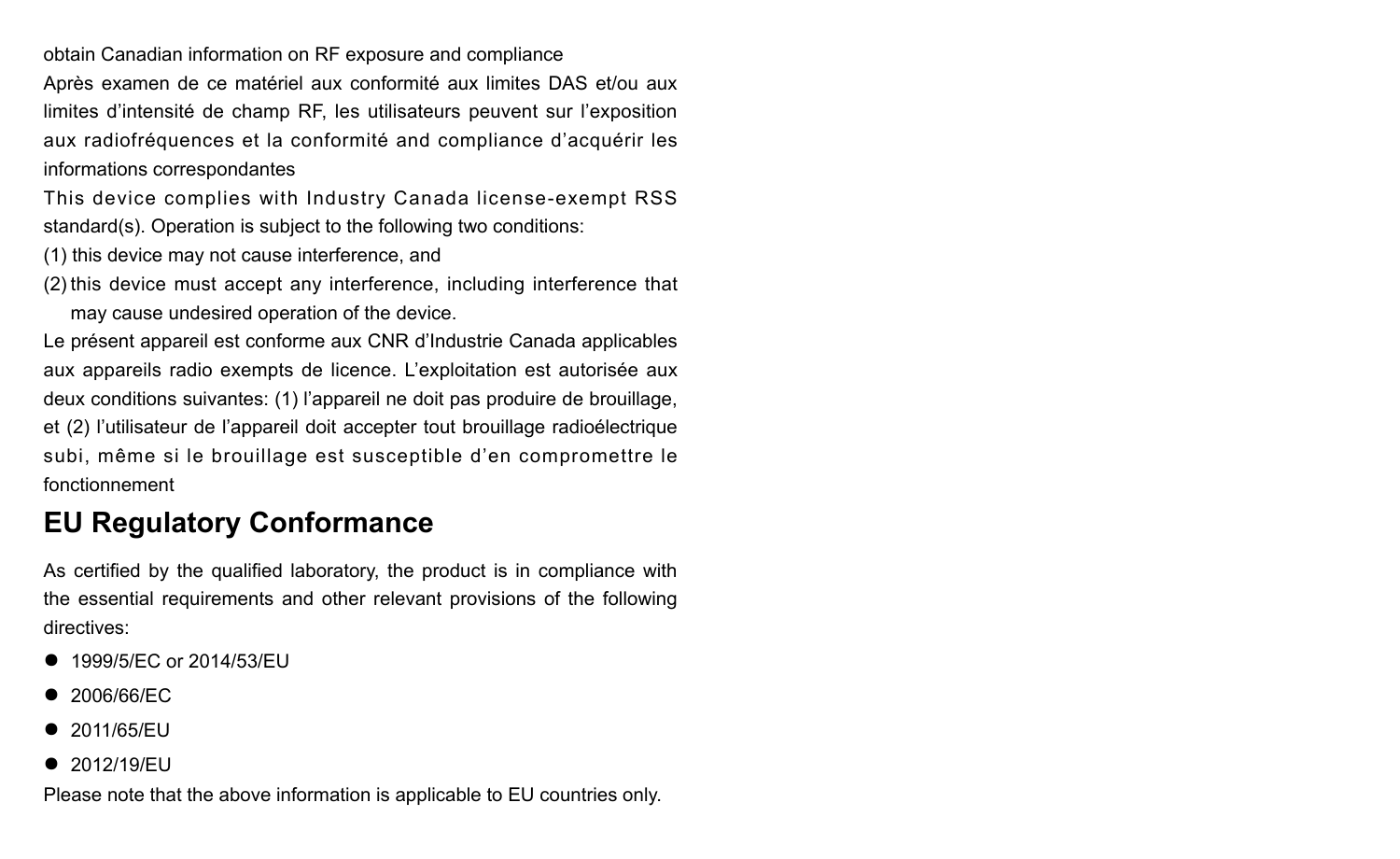## **Contents**

| Attaching the Audio Accessories-----------------------------4 |  |
|---------------------------------------------------------------|--|
|                                                               |  |
|                                                               |  |
|                                                               |  |
|                                                               |  |
|                                                               |  |
| Call on Analog Channel (Without Signaling)----------------5   |  |
|                                                               |  |
|                                                               |  |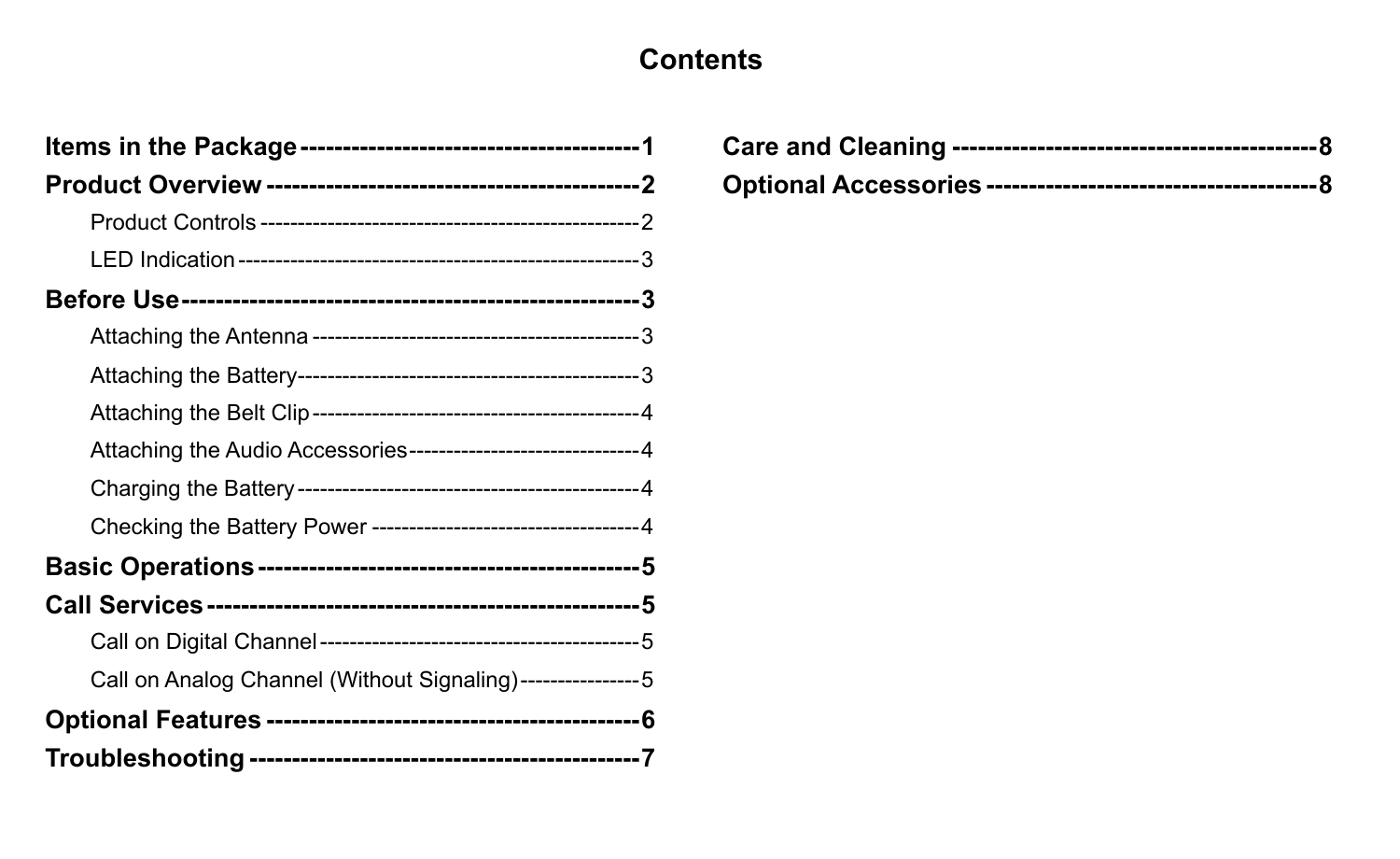# **Items in the Package**

Please unpack carefully and check if all items listed below are received. If any item is missing or damaged, please contact your dealer.

| Item          | Quantity<br>(PCS) | Item                 | Quantity<br>(PCS) |
|---------------|-------------------|----------------------|-------------------|
| Radio         |                   | <b>Belt Clip</b>     |                   |
| Battery       |                   | Strap                |                   |
| Power Adapter |                   | Documentation<br>Kit |                   |
| Antenna       |                   |                      |                   |



The frequency band is marked on the label of antenna; if it is Note unavailable there, see the label on the radio.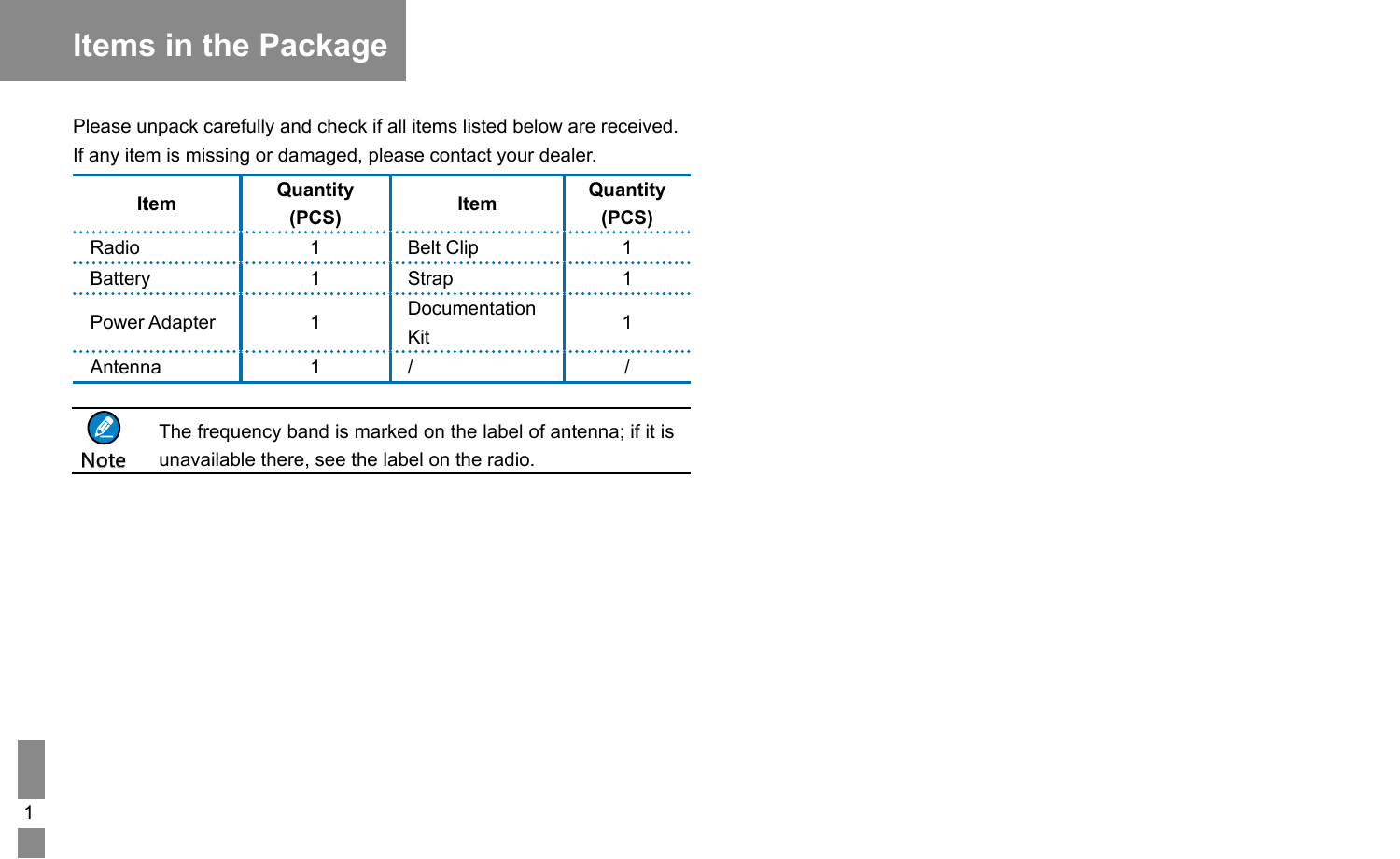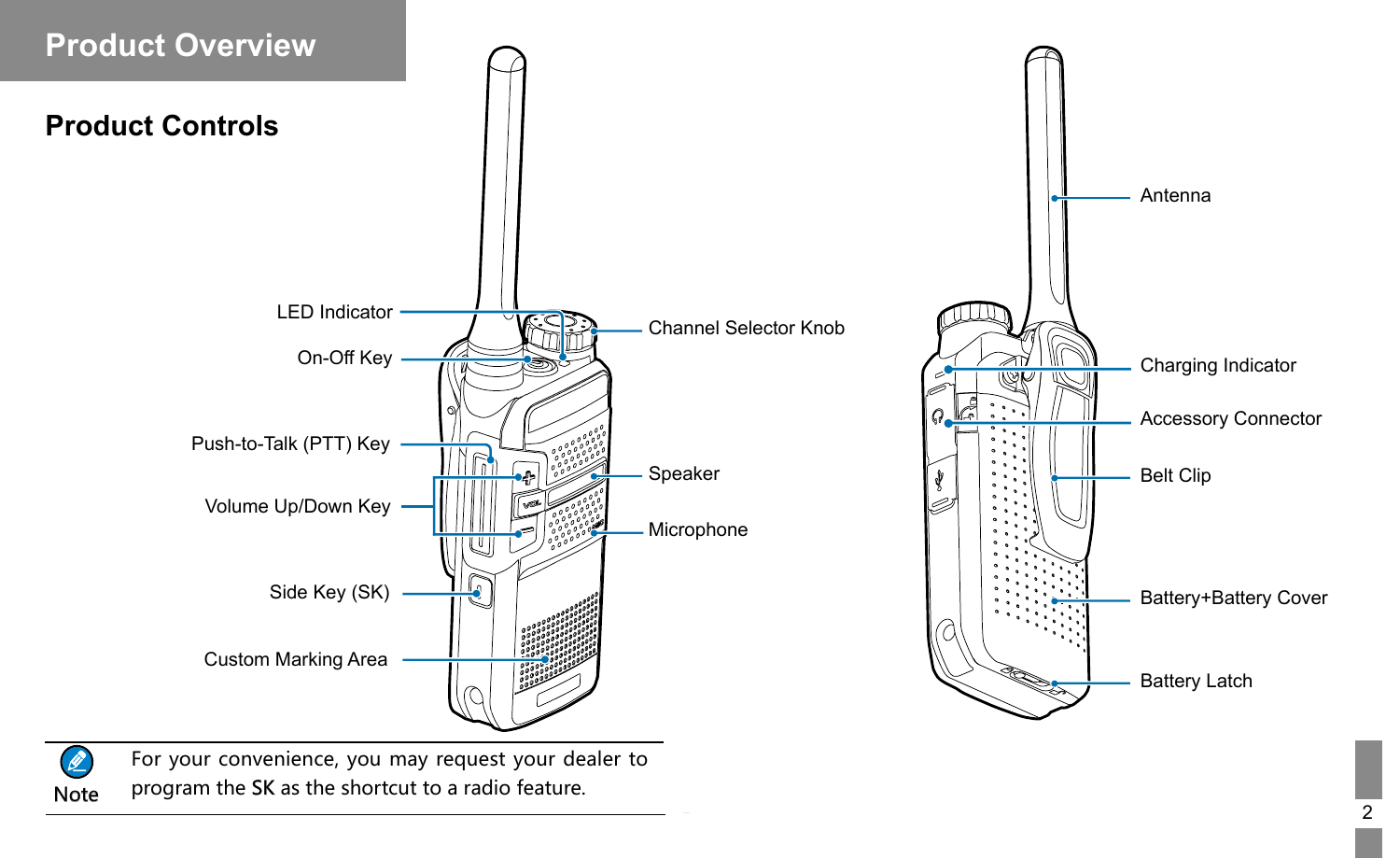## **Product Overview <b>Before Use**

#### **LED Indication**

| <b>LED Indicator</b>  | <b>Radio Status</b>                                                                                                                                            |
|-----------------------|----------------------------------------------------------------------------------------------------------------------------------------------------------------|
| Flashes green         | Being turned on.                                                                                                                                               |
| Glows green           | Receiving.                                                                                                                                                     |
| Glows red             | Transmitting.                                                                                                                                                  |
| Flashes orange slowly | Scanning.                                                                                                                                                      |
| Glows orange          | Call hang time: No voice is being<br>transmitted or received on the channel<br>during a call. Within such a period, you<br>can hold down the PTT key to speak. |

### **Attaching the Antenna**

- 1. Place the antenna in its receptacle.
- 2. Rotate the antenna clockwise.

Do not hold the radio by its antenna; otherwise, the radio performance may be reduced and the life span of the antenna may be shortened. Caution

## **Attaching the Battery**

- 1. Slide the battery latch to the unlock position, and remove the battery cover.
- 2. Align the battery contacts with the contacts in the battery compartment, and press the battery into place.
- 3. Insert the two protrusions at the top of the battery cover into the radio, and press the cover into palce.
- 4. Slide the battery latch to the lock position.



To remove the battery, make sure that the radio is turned off, remove the battery cover, and lift the bottom of the battery.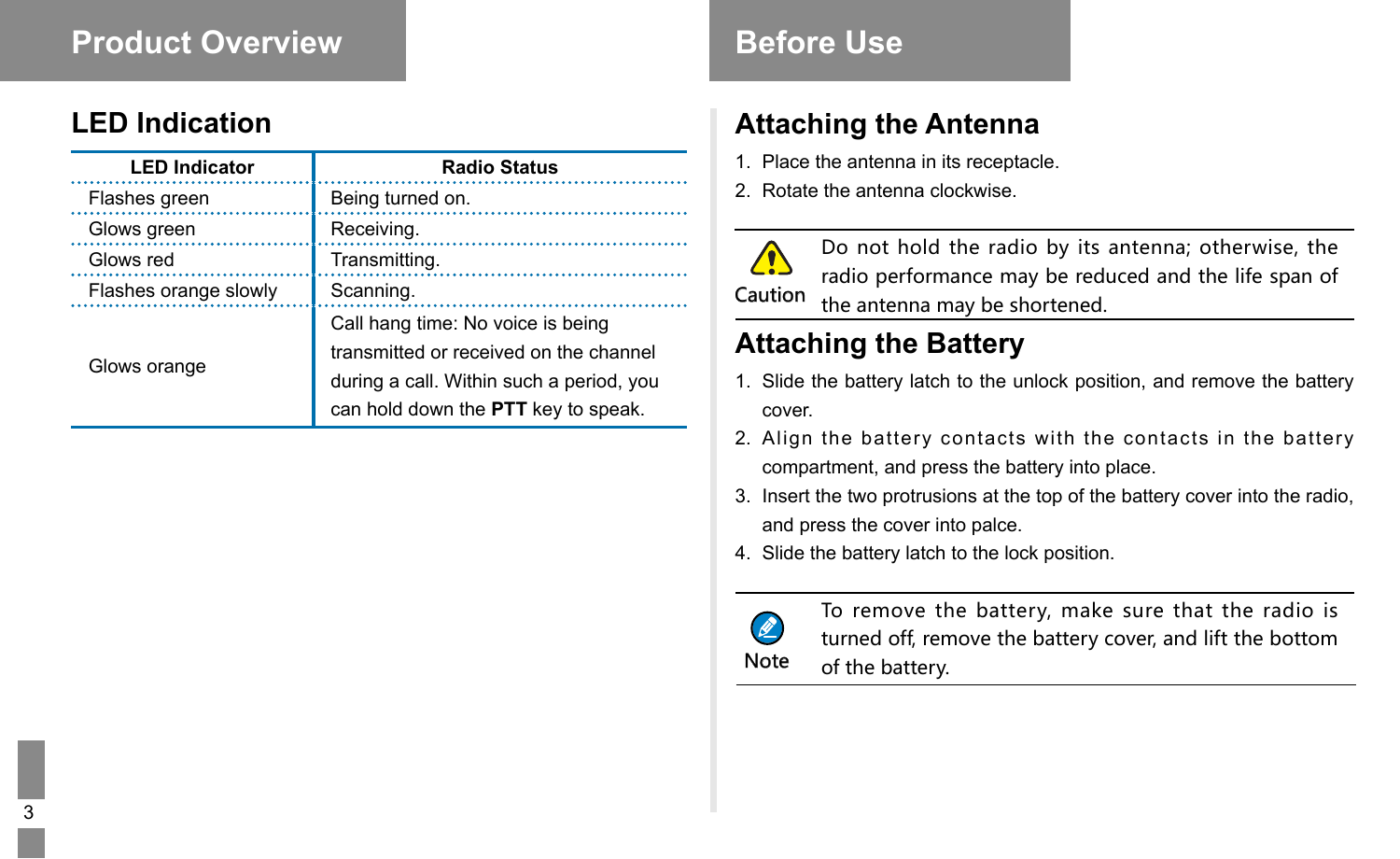#### **Attaching the Belt Clip**

- 1. Unfasten the two screws on the back of the radio.
- 2. Align the screw holes on the belt clip with those on the back of the radio.
- 3. Tighten the screws.

#### **Attaching the Audio Accessories**

- 1. Open the accessory connector cover.
- 2. Plug the accessory into the accessory connector.
- 3. Rotate the accessory plug clockwise into place.

## **Charging the Battery**

Be sure to charge the battery fully before initial use, since reduction of state of charge (SoC) may lead to low battery alarm. It is recommended that your radio remain powered off during charging.

To charge the battery, insert the USB plug of the power adapter into the USB connector of the radio, and then connect the power adapter to the main supply.

The charging indicator on the radio shows the charging status. For details, see the following table.

| <b>Charging Indicator</b> | <b>Charging Status</b>        |
|---------------------------|-------------------------------|
| Glows red                 | The battery is charging.      |
| Glows green               | The battery is fully charged. |

## **Checking the Battery Power**

You can check the current battery power by holding down the **Battery Power Indicator** key programmed by your dealer, and release the key to exit. The following table lists battery power indications:

| <b>LED Indicator</b> | <b>Alert Tone</b> | <b>Battery Power</b>                                                              |
|----------------------|-------------------|-----------------------------------------------------------------------------------|
| Glows green          | Three beeps       | High                                                                              |
| Glows orange         | Two beeps         | Medium                                                                            |
| Glows red            | One beep          | Low                                                                               |
| Flashes red          | Low battery tone  | Under the low battery<br>threshold. Please<br>recharge or replace the<br>battery. |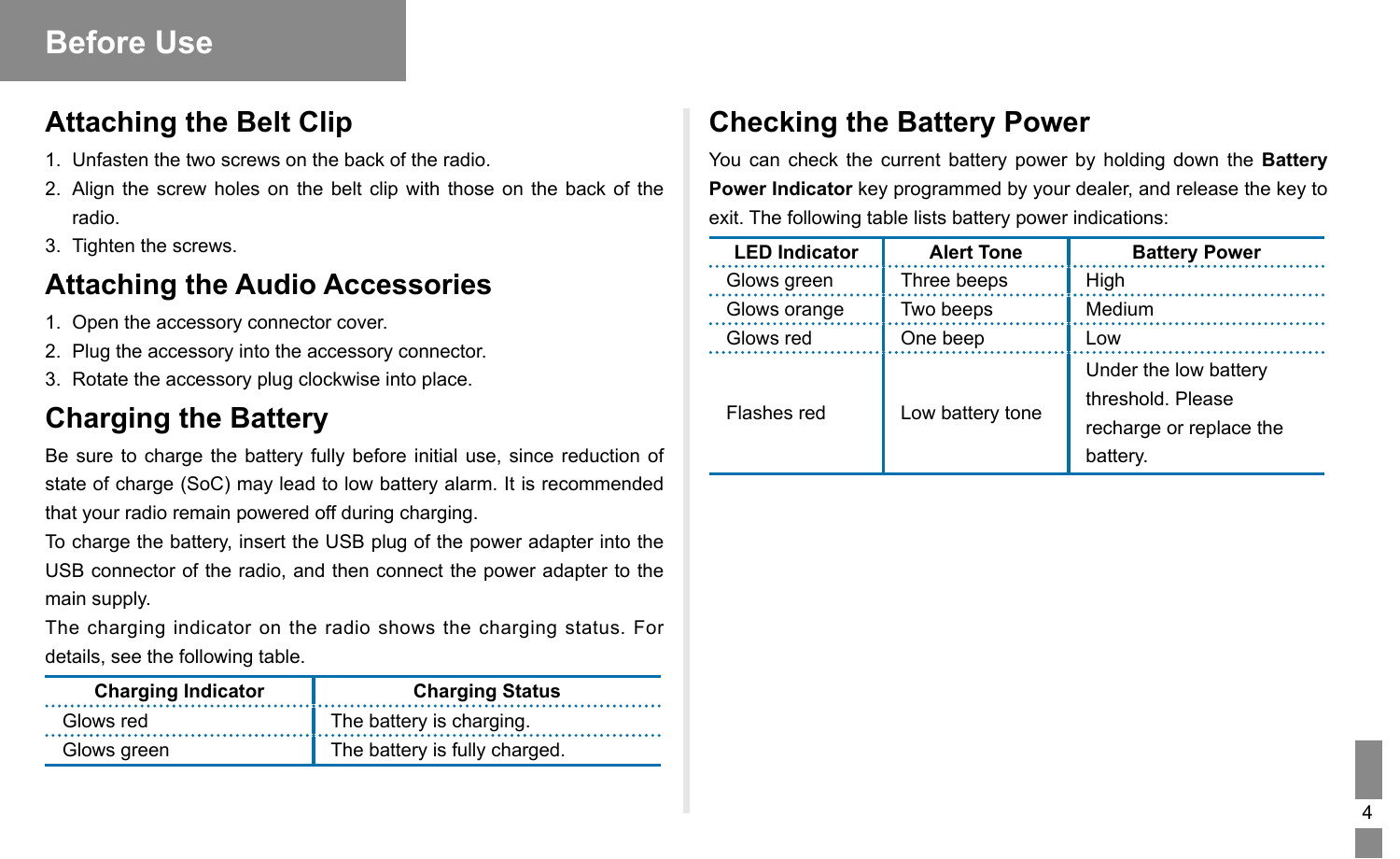## **Basic Operations**

| If you want to        | Do this                           |
|-----------------------|-----------------------------------|
| Turn on/off the radio | Press the On-Off key.             |
| Increase the volume   | Press the Volume Up key.          |
| Decrease the volume   | Press the Volume Down key.        |
| Select a channel      | Rotate the Channel Selector knob. |

## **Call Services**

## **Call on Digital Channel**

On the digital channel, you can initiate or respond to a group call or private call. A group call is a call from an individual user to a group of users. A private call is a call from an individual user to another individual user.

#### **Initiating a Call**

- 1. Select the required channel.
- 2. Hold the radio vertically 2.5 to 5 cm from your mouth.
- 3. Hold down the **PTT** key and speak when the radio is in standby mode.

#### **Receiving and Responding to a Call**

When receiving a call, you can listen to it without any operation. You can hold down the **PTT** key to respond within the preset time period.

# **Call on Analog Channel (Without Signaling)**

A call on analog channel is from an individual user to all users on the channel. The operations are the same as the call on digital channel.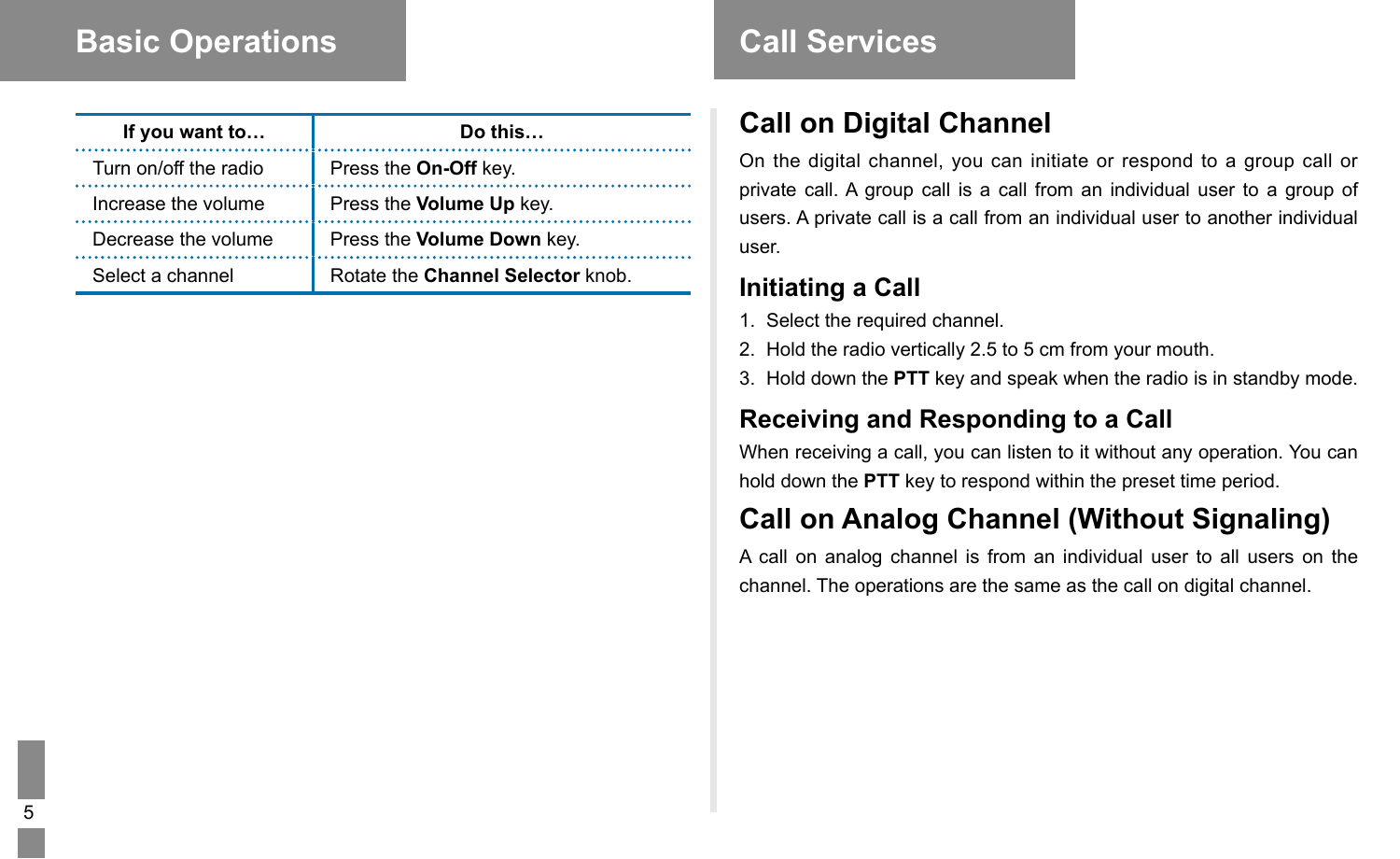# **Optional Features**

The following features need to be programmed by your dealer. Please contact your dealer for detailed operations.

| Type    | Feature                     | <b>Description</b>                                                                                                                           |
|---------|-----------------------------|----------------------------------------------------------------------------------------------------------------------------------------------|
|         |                             | Allows you to select a zone. The                                                                                                             |
|         | Zone                        | radio supports up to 3 zones, with a                                                                                                         |
|         | Power                       | maximum of 16 channels per zone.<br>Allows you to switch the transmit power                                                                  |
|         | Level                       | level between high and low.<br>Allows the radio to scan all channels                                                                         |
|         | Scan                        | in the scan list programmed for the<br>current channel.                                                                                      |
|         | Emergency                   | Allows you to initiate an emergency<br>alarm or call at any time to ask for help                                                             |
| Radio   | Alarm                       | in case of emergencies.                                                                                                                      |
| Feature | Busy<br>Channel<br>Lockout  | Prevents the radio from transmitting on<br>a busy channel.                                                                                   |
|         | Time-<br>out Timer<br>(TOT) | Terminates transmission when the<br>preset time period expires.                                                                              |
|         | Battery<br>Save             | Allows the radio to automatically enter<br>the battery save mode when detecting<br>no activity or operation within a certain<br>time period. |

|                   | One Touch        | Allows you to press one key to call the    |  |
|-------------------|------------------|--------------------------------------------|--|
|                   | Call             | predefined private or group contact.       |  |
| Digital           | All Call         | Allows you to initiate a call to all users |  |
| Feature           |                  | on the channel.                            |  |
|                   | TDMA             | Allows the radio to operate on a           |  |
|                   | Direct           | channel with two time slots.               |  |
|                   | Mode             |                                            |  |
|                   | Squelch Off      | Allows the radio's speaker to always       |  |
|                   |                  | keep unmuted.                              |  |
|                   | Squelch<br>Level | Allows you to adjust the squelch           |  |
|                   |                  | threshold required for the radio to        |  |
| Analog<br>Feature |                  | unmute.                                    |  |
|                   | Monitor          | Allows the radio to monitor activities on  |  |
|                   |                  | the channel.                               |  |
|                   | CTCSS/           | Allows you to prevent unwanted calls       |  |
|                   | CDCSS            | on the same frequency.                     |  |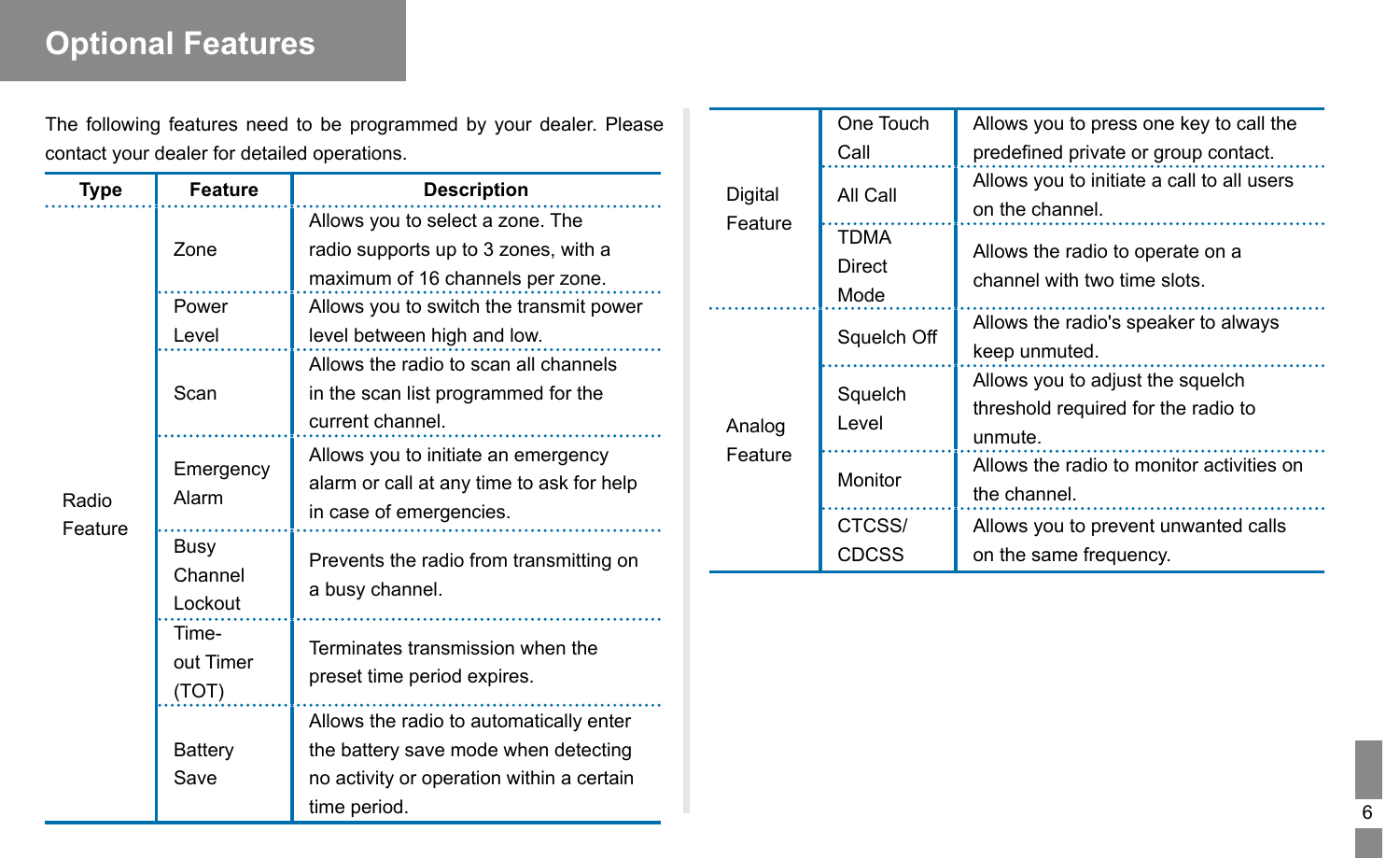# **Troubleshooting**

7

| Phenomena                                                                        | <b>Analysis</b>                                                                            | Solution                                                                               |  |
|----------------------------------------------------------------------------------|--------------------------------------------------------------------------------------------|----------------------------------------------------------------------------------------|--|
|                                                                                  | The battery may be installed improperly.                                                   | Remove and reattach the battery.                                                       |  |
| The radio cannot be                                                              | The battery power may run out.                                                             | Recharge or replace the battery.                                                       |  |
| turned on.                                                                       | The battery may suffer from poor contact caused by dirtied or<br>damaged battery contacts. | Clean the battery contacts or replace the battery.                                     |  |
|                                                                                  | The battery voltage may be low.                                                            | Recharge or replace the battery.                                                       |  |
| During receiving,<br>the voice is weak.<br>discontinuous or totally<br>inactive. | The volume level may be low.                                                               | Increase the volume by rotating the Volume Control<br>Knob.                            |  |
|                                                                                  | The antenna may get loose or may be installed improperly.                                  | Turn off the radio, and remove and reattach the<br>antenna.                            |  |
|                                                                                  | The speaker may be blocked.                                                                | Clean the surface of the speaker.                                                      |  |
| You cannot communicate<br>with other group<br>members.                           | The frequency or signaling may be inconsistent with that of<br>other members.              | Set your TX/RX frequency and signaling to the same<br>as those of other members.       |  |
|                                                                                  | The channel type (digital or analog) may be set inconsistently.                            | Make sure all members are on the same digital or<br>analog channel.                    |  |
|                                                                                  | You may be too far away from other members.                                                | Move towards other members.                                                            |  |
| Irrelevant voices or noise<br>is heard on the channel.                           | You may be interrupted by radios using the same frequency.                                 | Change the frequency, or adjust the squelch level.                                     |  |
|                                                                                  | The radio in analog mode may be set with no signaling.                                     | Set signaling for all radios operating at the same<br>frequency to avoid interference. |  |
|                                                                                  | You may be too far away from other members.                                                | Move towards other members.                                                            |  |
| The noise is too loud.                                                           | You may locate in an unfavorable position. For example, your                               |                                                                                        |  |
|                                                                                  | communication may be blocked by high buildings or frustrated                               | Move to an open and flat area, and restart the radio                                   |  |
|                                                                                  | in the underground areas.                                                                  | to try again.                                                                          |  |
|                                                                                  | You may suffer from external disturbance (such as                                          | Stay away from equipment that may cause                                                |  |
|                                                                                  | electromagnetic interference).                                                             | interference.                                                                          |  |

If the above solutions cannot fix your problems, or you may have some other queries, please contact us or your local dealer for more technical support.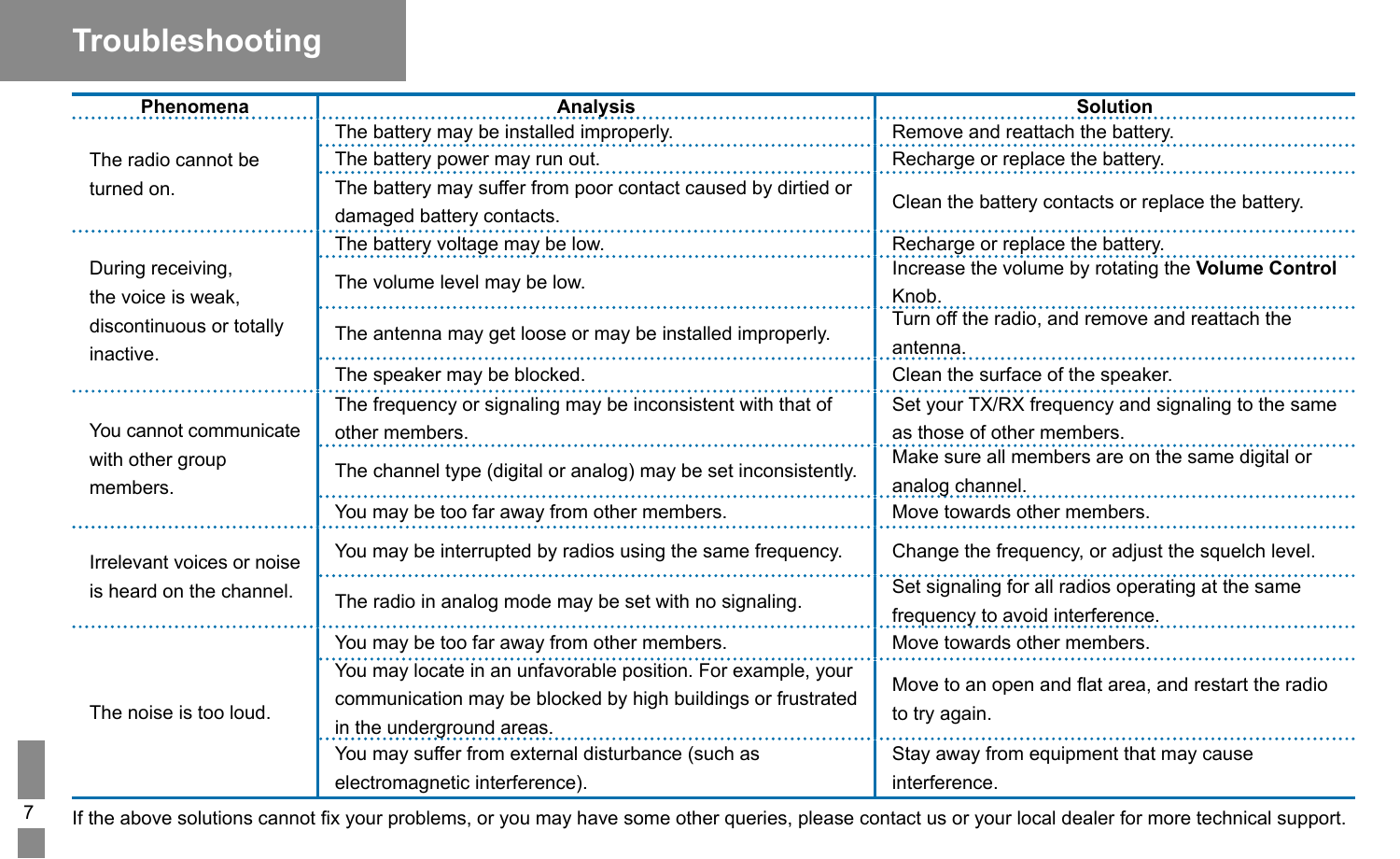# **Care and Cleaning**

To guarantee optimal performance as well as a long service life of the product, please follow the tips below.

#### **Product Care**

- Do not pierce or scrape the product.
- Keep the product far away from substances that can corrode the circuit.
- Do not hold the product by its antenna or earpiece cable.
- Close the accessory connector cover when no accessory is in use.

#### **Product Cleaning**



Turn off the product and remove the battery before cleaning. Caution

- Clean up the dust and fine particles on the product surface and charging piece with a clean and dry lint-free cloth or a brush regularly.
- Use neutral cleanser and a non-woven fabric to clean the keys, knobs and front case after long-time use. Do not use chemical preparations such as stain removers, alcohol, sprays or oil preparations, so as to avoid surface case damage.
- Make sure the product is completely dry before use.

## **Optional Accessories**

Contact your local dealer for the optional accessories of the product.



Use the accessories specified by the Company only; otherwise, the Company shall not be liable for any loss or damage arising out of use of unauthorized accessories.